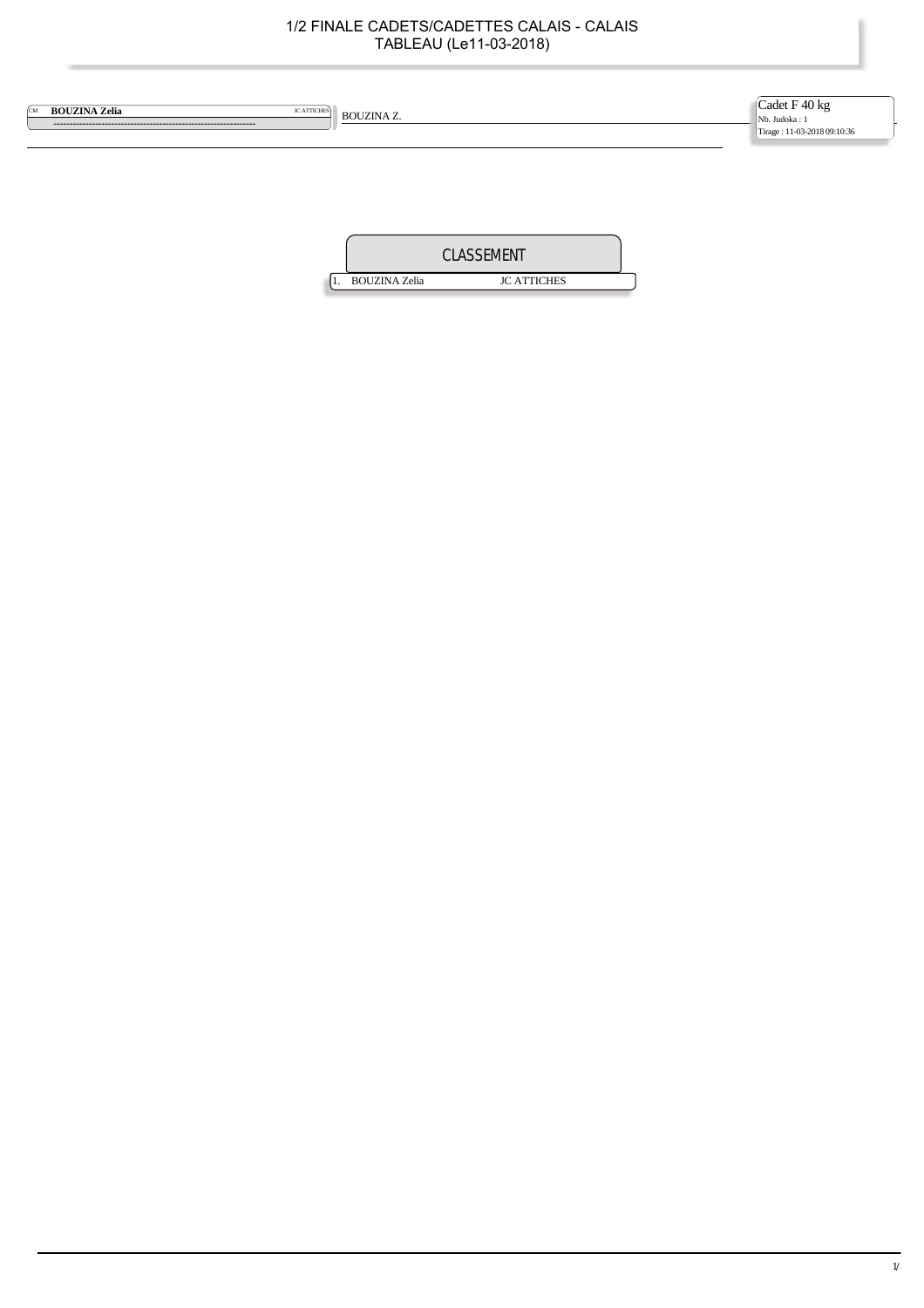| 3 judoka.                  |                        | Tirage: 11-03-2018 09:10:58 |                      |   |                      |             |                     |
|----------------------------|------------------------|-----------------------------|----------------------|---|----------------------|-------------|---------------------|
|                            | Poule 1 (44 kg)        |                             |                      |   | Tapis 1              |             |                     |
| NOM et Prénom              | Club                   | Grade                       |                      | 2 | 3                    | P.<br>V     | C                   |
| <b>MAGNANT Oceane</b>      | <b>JC GRAND ROUEN</b>  | $(VB)$ 1                    |                      | X | X                    | $\mathbf 0$ | 0 <sup>3</sup>      |
| DA SILVA Clara             | <b>JC WATTRELOS</b>    | $(CM)$ 2                    | $10 - 0$<br>$00 - 0$ |   | $10 - 0$<br>$00 - 1$ | 2           | 20                  |
| PERRENOUD Lea              | <b>ES CHEM.TERGNIE</b> | $(CM)$ 3                    | $01 - 1$<br>$00 - 1$ | X |                      | -1          | $\overline{2}$<br>1 |
| Ordre combats: 1-2 2-3 1-3 |                        |                             |                      |   |                      |             |                     |

ï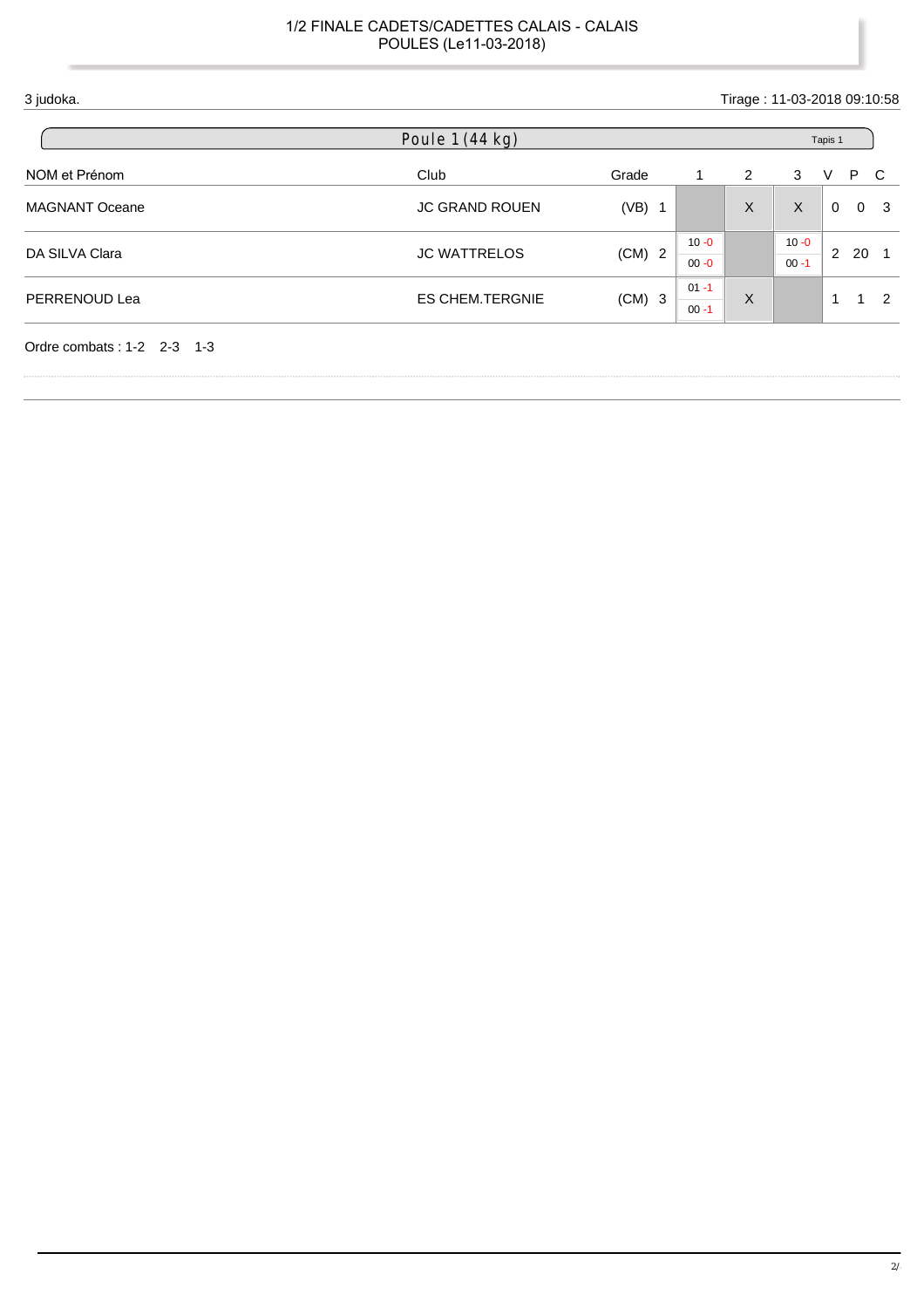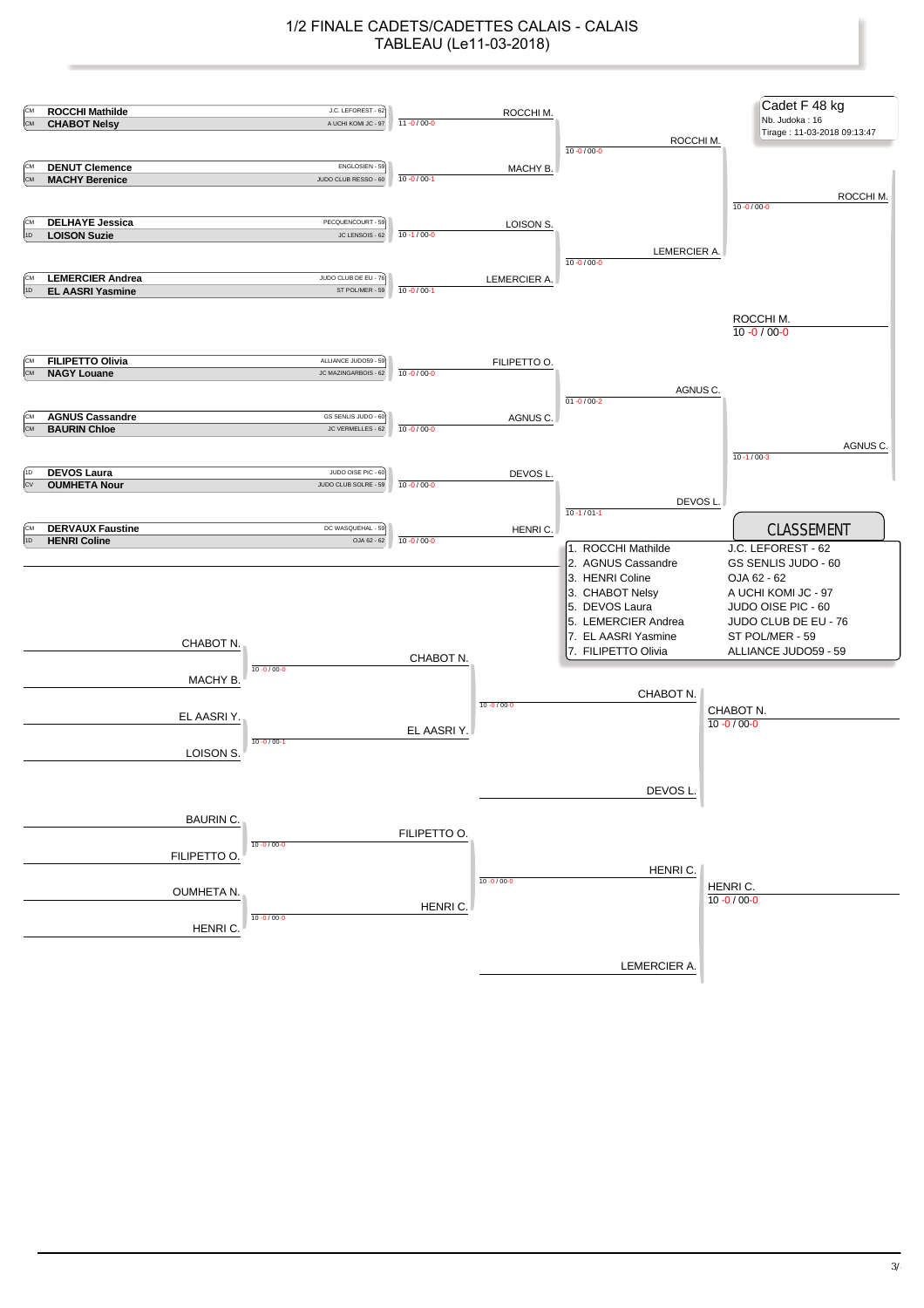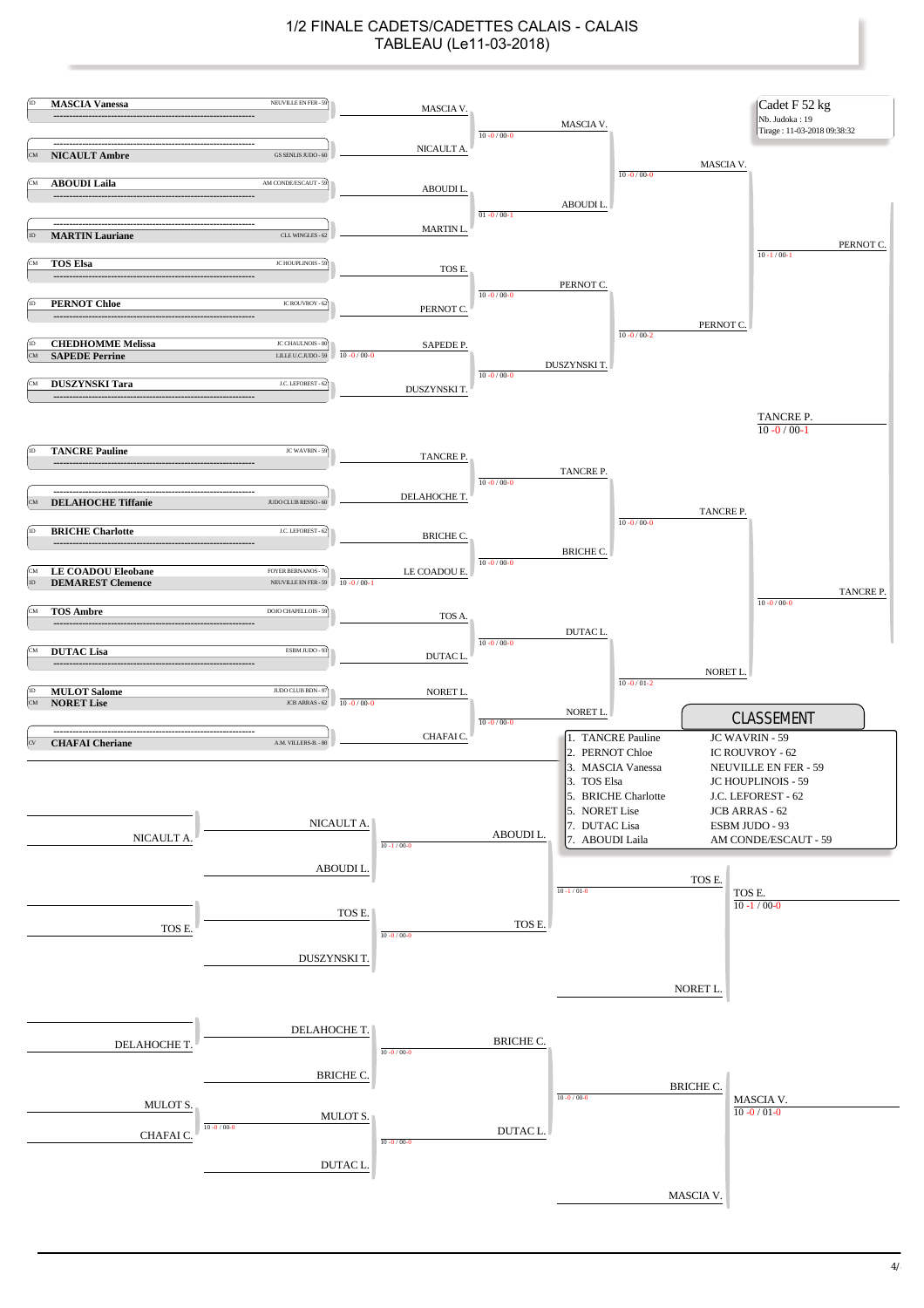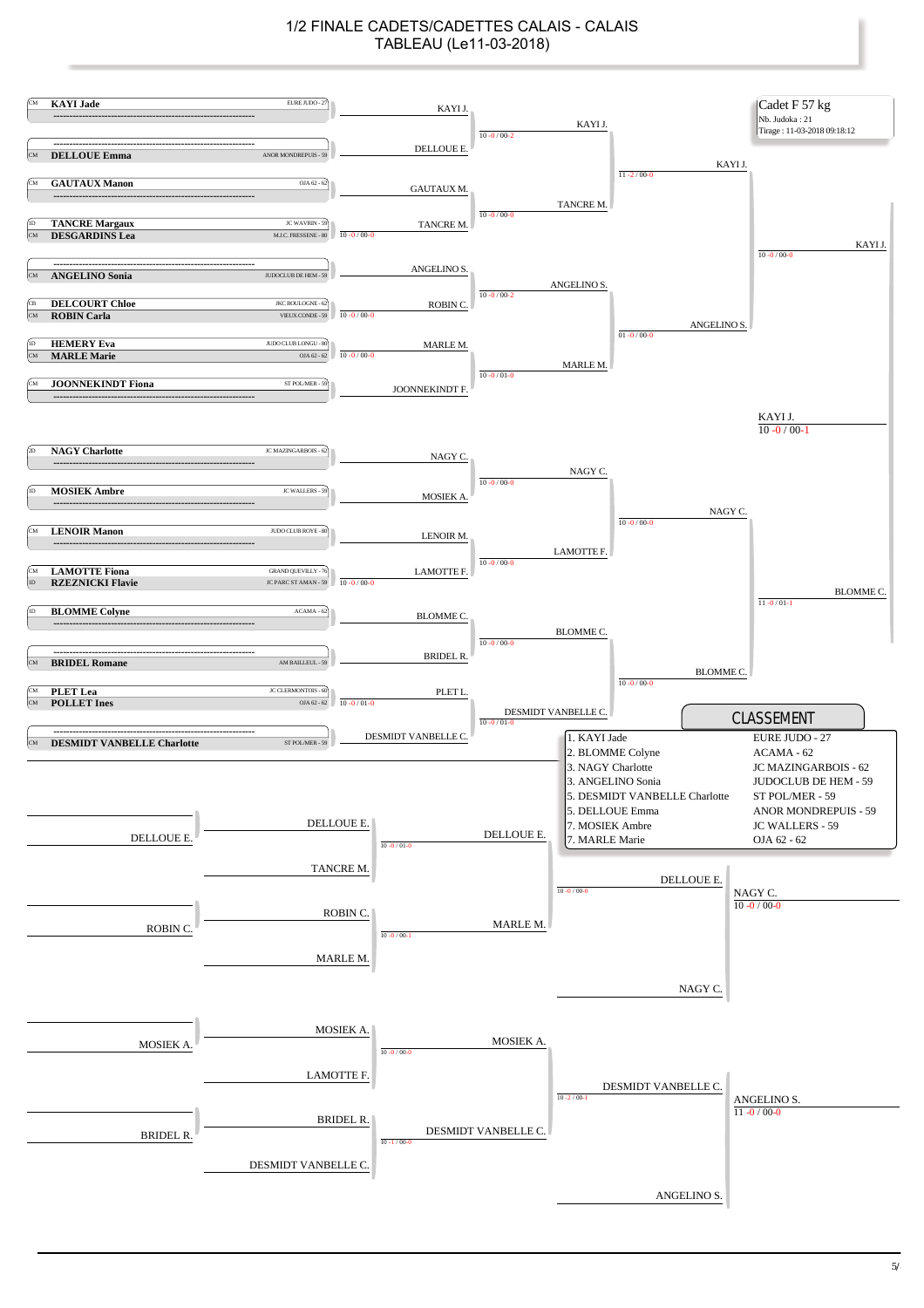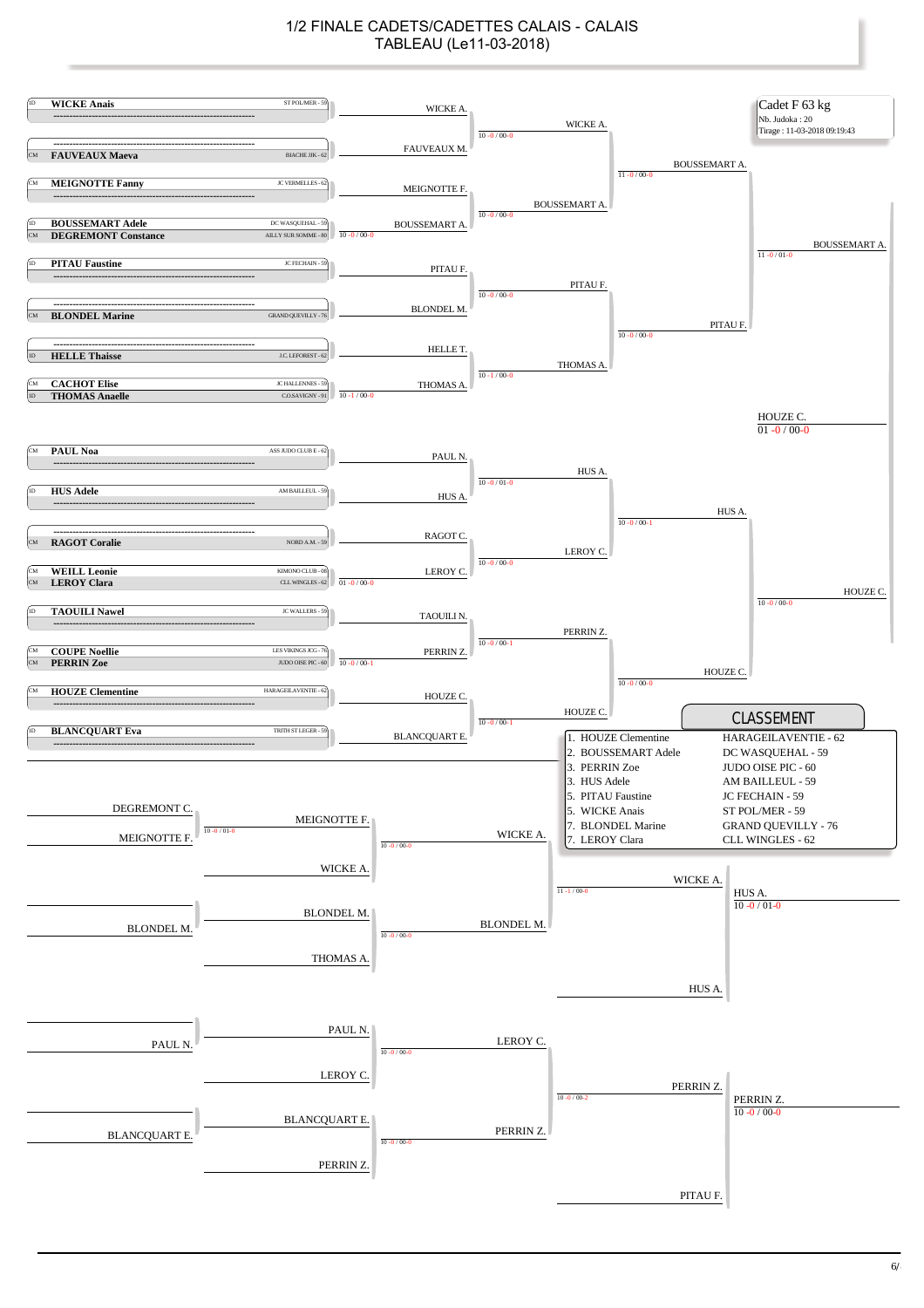